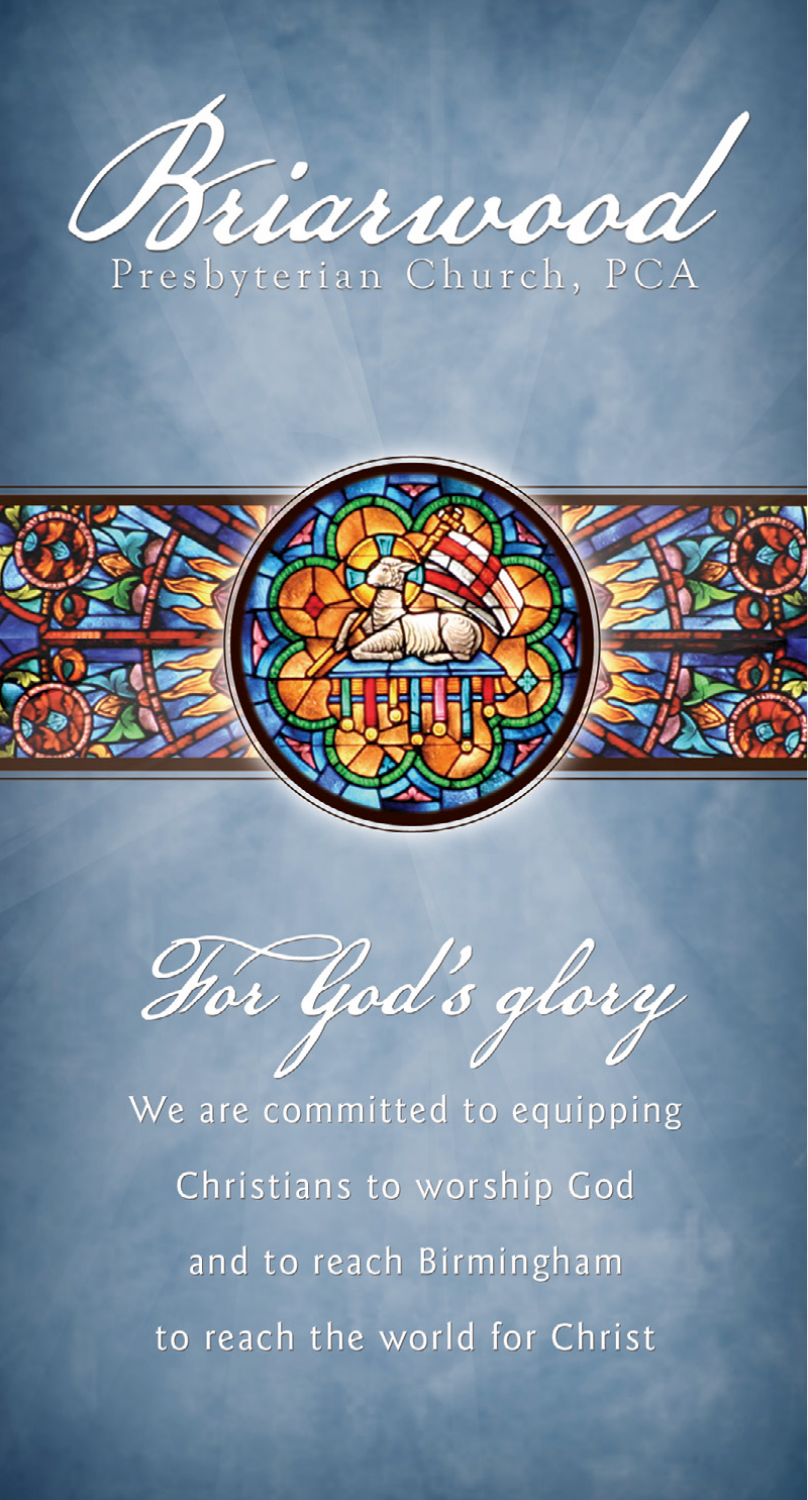

#### **Morning Services of Divine Worship – May 15, 2022**

#### **Worship Leaders**

Dr. Harry L. Reeder III, Pastor/Teacher Mr. Bruce Stallings, Executive Pastor Mr. Hunter Goff, Organist Dr. John Haines, Worship Pastor **Rev. Daniel Cason, Pianist** 

THE GATHERING OF GOD'S PEOPLE *Let them extol Him in the congregation of the people, and praise Him in the assembly of the elders. Psalm 107:32*

#### **Call to Worship and Preparation from the Psalms** Psalm 119:9–10

- Leader: *How can a young man keep his way pure? By guarding it according to Your Word.*
- **All: With my whole heart I seek You; let me not wander from Your commandments!**

#### **Prelude and Time of Meditation and Confession**

*"Grace Greater Than Our Sin"* (arr. Christopher) Briarwood Instrumental Ensemble

*O Lord, unto You I lift my soul! I praise You that You have granted me mercy and forgiveness through the sacrifice of Your perfect Son on my behalf at Calvary's cross. I come today with thanksgiving in my heart and praise upon my lips for the sustaining grace that You supply each day through the work of Your Holy Spirit in my life. Complete that work of redemption and sanctification, drawing me ever closer to my Savior. Grant to me a deep and abiding love for You, for Your Word, and for Your Church, that I might order my steps in a manner that pleases You and brings glory to You alone. Receive my praise this day as I offer it in Jesus' name, Amen.*

#### **Invocation**

**Gospel Word of Salvation**

**Receiving of New Members** (10:55)

**Greeting of Grace and Peace\*** 

#### **Hymn of Ascents and (8:00) Baccalaureate Processional\***

*"Come, Thou Almighty King"* Hymn 267

#### **The Confession of Truth\* II Corinthians 5:17–20**

Leader: *Therefore, if anyone is in Christ, he is a new creation. The old has passed away; behold, the new has come.*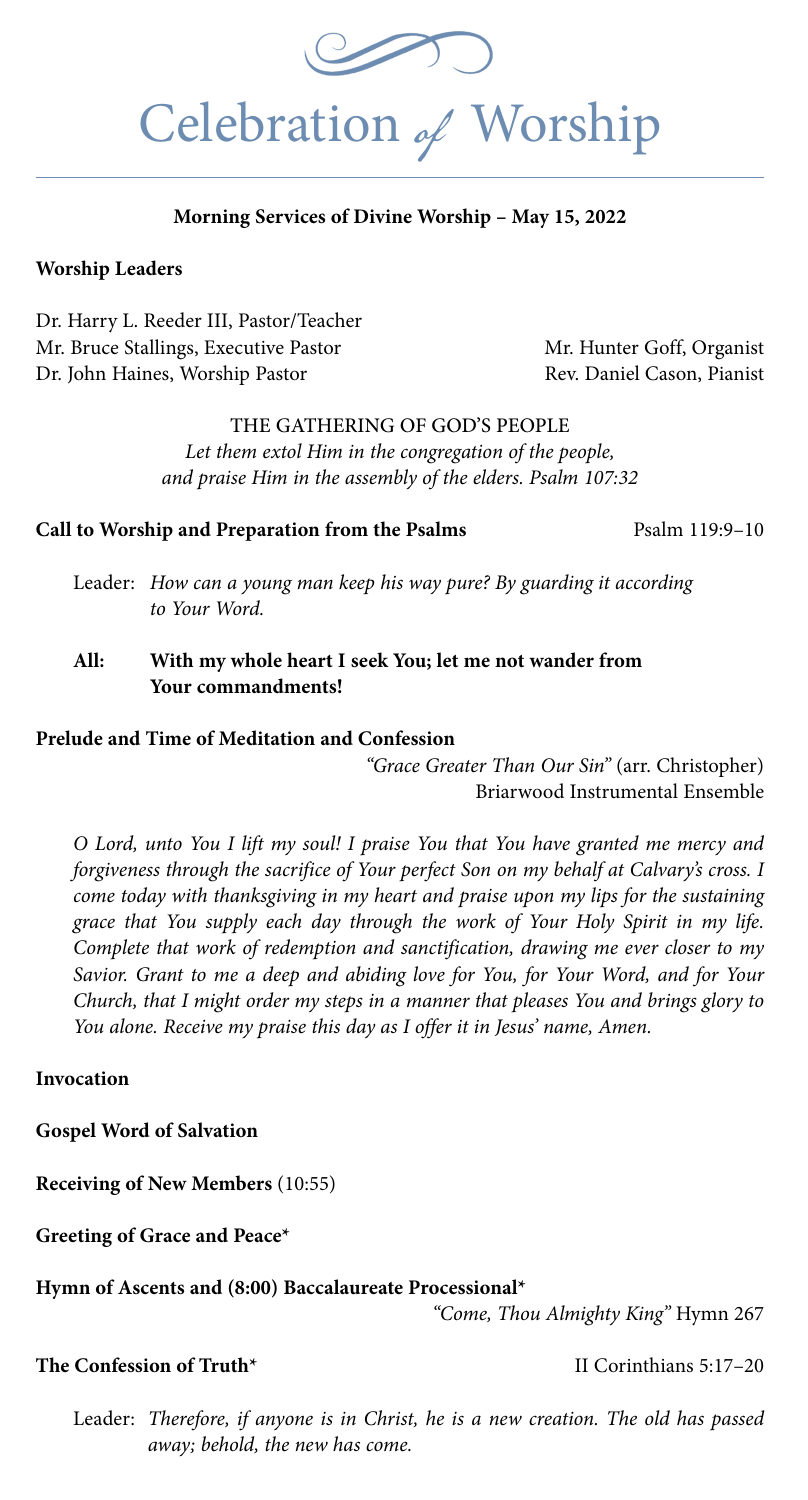gave us the ministry of reconciliation; that is, in Christ God was<br>reconciling the world to Himself, not counting their trespasses<br>against them, and entrusting to us the message of reconciliation. All: **All this is from God, who through Christ reconciled us to Himself and gave us the ministry of reconciliation; that is, in Christ God was reconciling the world to Himself, not counting their trespasses against them, and entrusting to us the message of reconciliation. Therefore, we are ambassadors for Christ, God making His appeal through us. We implore you on behalf of Christ, be reconciled to God.** 

Leader: *The Word of the Lord.*

All: **Thanks be to God!**

#### THE PETITIONING OF GOD'S PROVIDENCE *O Lord, in the morning You hear my voice... Psalm 5:3*

**Recognition of Graduates** 

**Pastoral Prayer of Intercession** 

#### THE ADORATION OF GOD'S GLORY

*Praise the Lord! It is good to sing praises to our God... Psalm 147:1a*

#### **Presentation and Consecration of God's Tithe and Our Offerings**

#### **Musical Offering of Worship**

*"How Sweet and Awesome Is the Place"* (Watts / orch. arr. Haines / Little)

**Singing of Psalms, Hymns, and Spiritual Songs\***

 *"Behold Our God"* (Baird / Altrogge) *"How Deep the Father's Love"* vv. 1, 3, 4 (Townend)

THE PROCLAMATION OF GOD'S WORD *But be doers of the Word, and not hearers only, deceiving yourselves. James 1:22*

**Prayer of Illumination\***

**New Testament Reading\*†** Romans 5:6–11

**Exposition of God's Word Pastor Reeder Pastor Reeder Pastor Reeder Pastor Reeder Pastor Reeder Pastor Reeder Pastor Reeder Pastor Reeder Pastor Reeder Pastor Reeder Pastor Reeder Pastor Reeder P** 

XXXIII. Romans in Biblical Perspective *The Gospel of God* "Reconciliation with God" Romans 5:6–11

#### THE CONSECRATION OF GOD'S PEOPLE *For the Love of Christ controls us... II Corinthians 5:14a*

**Pastoral Benediction\***

#### **Congregational Affirmation and (8:00) Recessional\***

*"The Doxology with Alleluias"* (Ken)

**Postlude** *"Guide Me, O Thou Great Jehovah"* (Hughes)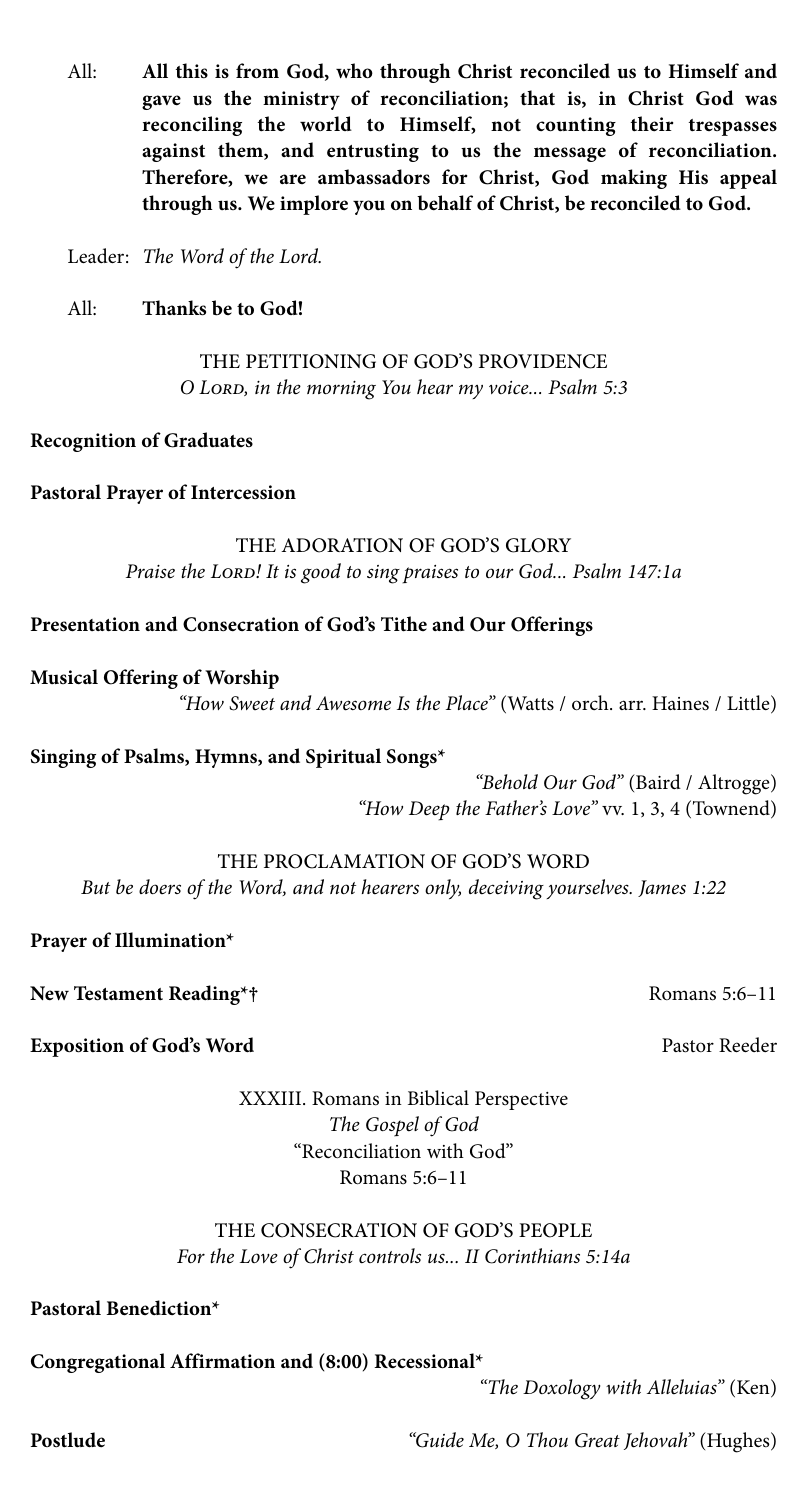Fellowship of Worship

| Evening Service of Praise and Proclamation - 6:00 p.m.   |                                                                                                                                         |                              |
|----------------------------------------------------------|-----------------------------------------------------------------------------------------------------------------------------------------|------------------------------|
| Prelude                                                  |                                                                                                                                         |                              |
| Welcome                                                  |                                                                                                                                         | Stephen Cloud                |
| <b>Call to Worship</b>                                   |                                                                                                                                         | Psalm 119:12-13              |
| Leader: Blessed are You, O LORD; teach me Your statutes! |                                                                                                                                         |                              |
| All:                                                     | With my lips I declare all the rules of Your mouth.                                                                                     |                              |
| <b>Prayer of Invocation</b>                              |                                                                                                                                         |                              |
| Songs of Praise*                                         |                                                                                                                                         | Daniel Cason, Worship Leader |
| Announcements                                            |                                                                                                                                         |                              |
| <b>Offertory Prayer</b>                                  |                                                                                                                                         |                              |
| Offertory                                                |                                                                                                                                         |                              |
| Scripture                                                |                                                                                                                                         | Ephesians 5:21-34            |
| Sermon                                                   |                                                                                                                                         | Pastor Reeder                |
|                                                          | XXII. God's Blueprint in Biblical Perspective<br>Foundations from Genesis<br>"A Theology of Marriage - Redemption"<br>Ephesians 5:21-34 |                              |
| Benediction*                                             |                                                                                                                                         |                              |
| Doxology*                                                |                                                                                                                                         | Shane Davis                  |

\*The congregation is requested to stand, if able. †K4–3rd grade dismiss to the Children's Auditorium for Children's Worship.

**Postlude** 

Following the 8:00 service, Children's Worship participants will be escorted to their Sunday School rooms. Following the 10:55 service, please pick up K4–3rd grade children in the Children's Auditorium. A Prayer Team is available following both morning services just to the right of the pulpit platform. The 8:00 a.m. service is also "signed" each week in the Worship Center.

> Sunday morning services are broadcast live on WLJR 88.5 FM. The 8:00 and 10:55 a.m. services are available online at briarwood.org/livestream. Texts used with permission granted through CCLI License agreement 124545. Scripture quotations are from the Holy Bible, English Standard Version.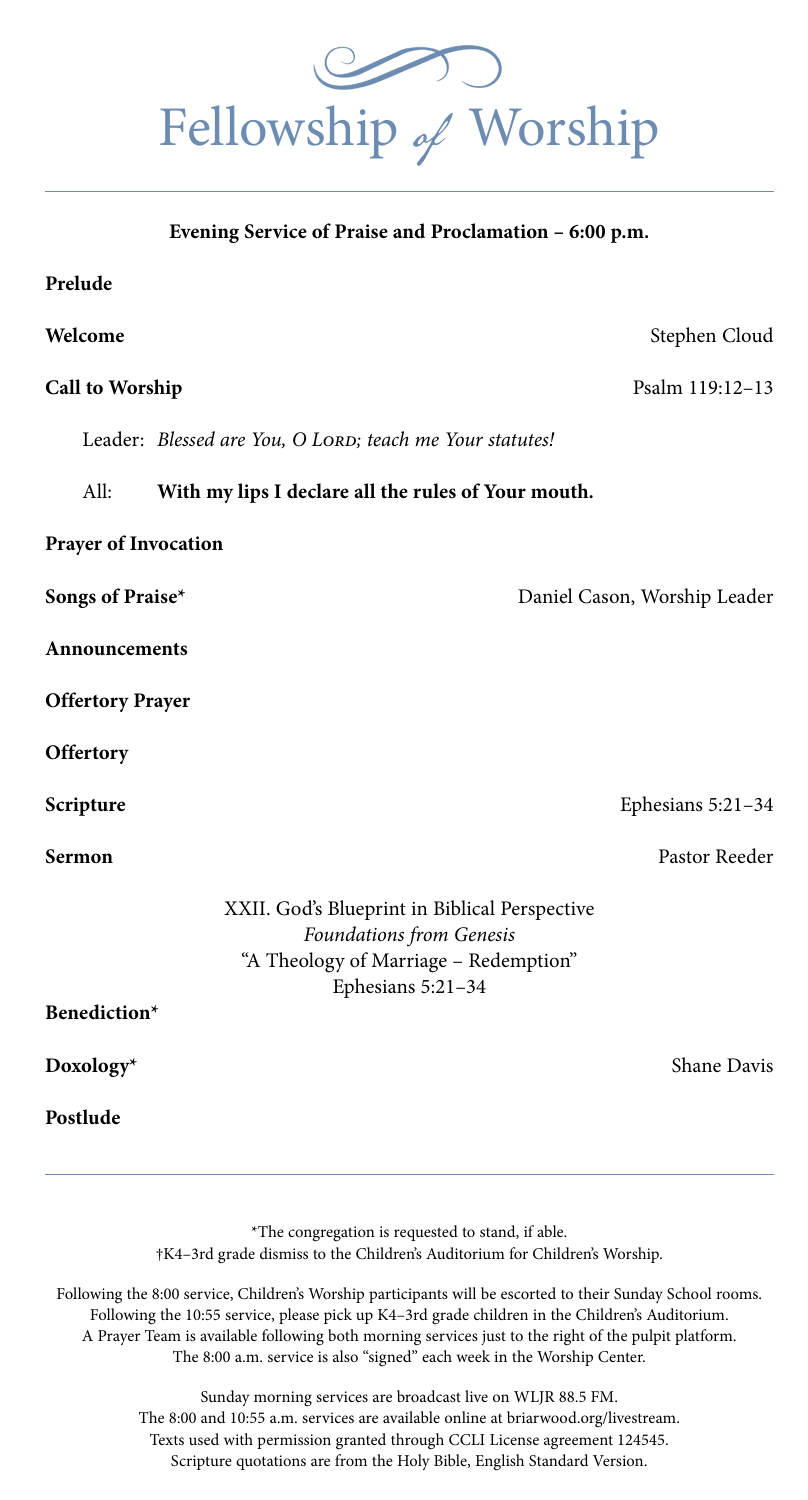### Announcements

#### **Congratulations Graduates—**

Tammy Wells, Master of Arts in Biblical Studies from Birmingham Theological Seminary Rebecca Lee Massey, M.D. from University of Alabama in Birmingham

**Camp Briarwood Needs—**1. Camp Nurses for Day Camp: June 20–24 and Overnight Camp: July 11–16, July 18–23, July 25–28. Pay offered or barter for free registration for a camper. 2. Old caps and fedora-type hats for fun nights and skits. Contact Scott Hannah at 205-776-5237 or shannah@briarwood.org.

**Briarwood Soccer—**Club tryouts for players ages 10–18 are May 16–25. Soccer Camp for players ages 7–14 is June 13–17. Information at briarwoodsoccer.com or call 205-776-5114.

**Join Pickleball Open Play** on Tuesday and Thursday evenings in the Gym. Reserve your spot at questrecreation.org.

**Vacation Bible School—**June 6–10 from 9:00 a.m.–12:00 p.m. Come learn each day about being a new creation in Christ from II Corinthians 5:17. Register at briarwood.org/vbs. Share the love of Jesus by volunteering at VBS! Contact Raleigh Macoy at rmacoy@briarwood.org. Sign up as a Nursery volunteer at briarwood.org/nursery.

**Christian Medical Ministry Mission Trip Needs—**Donate new ibuprofen (200 mg), acetaminophen (500 mg), and cough+cold medicine for a medical trip to the Dominican Republic. Contact CMMA with questions at 205-776-5470.

**Nursery Needs Volunteers—**If you have signed our purple sign-up folders in the past to help in the Nursery, please sign up to be a part of our team. To receive information, come to the Nursery desk on Sunday mornings, go to briarwood.org/nursery and click on the Nursery Volunteer Team (NVT) link, or email Alison at acraig@briarwood.org. To everyone who has signed up—you have been a blessing!

**Infant Baptism is offered in our Sunday morning services.** Contact Marie Gathings at 205-776-5204 or mgathings@briarwood.org for available dates. Also if you are interested in a "New Believer" baptism, contact Wendy Long in the Membership Office at 205-776-5208.

#### **New Job openings**—

**Director of Accounting.** Seeking a qualified accountant with a Bachelor's Degree in Accounting, CPA preferred. Experience and knowledge of generally accepted accounting principles and procedures, budgeting, and personnel procedures required. Strong communication and interpersonal skills a plus. Send résumé to Matt Moore at mmoore@briarwood.org.

**CMMA Executive Director.** Full-time position providing spiritual direction to healthcare students and practitioners in the community, raising support for the ministry, providing training and oversight to staff associates, and serving on the Briarwood Staff Leadership Team. Contact Molly McLain at msmclain@briarwood.org**.**

**Briarwood Christian School Teachers.** Full-time positions available in the Lower School Elementary (3rd–6th grades). Send a cover letter and resume and/or questions to bcsemployment@bcsk12.org.)

**See all the current job opportunities** for Briarwood ministries and ministry partners at briarwood.org/employment to find details on open positions as well as how to apply.